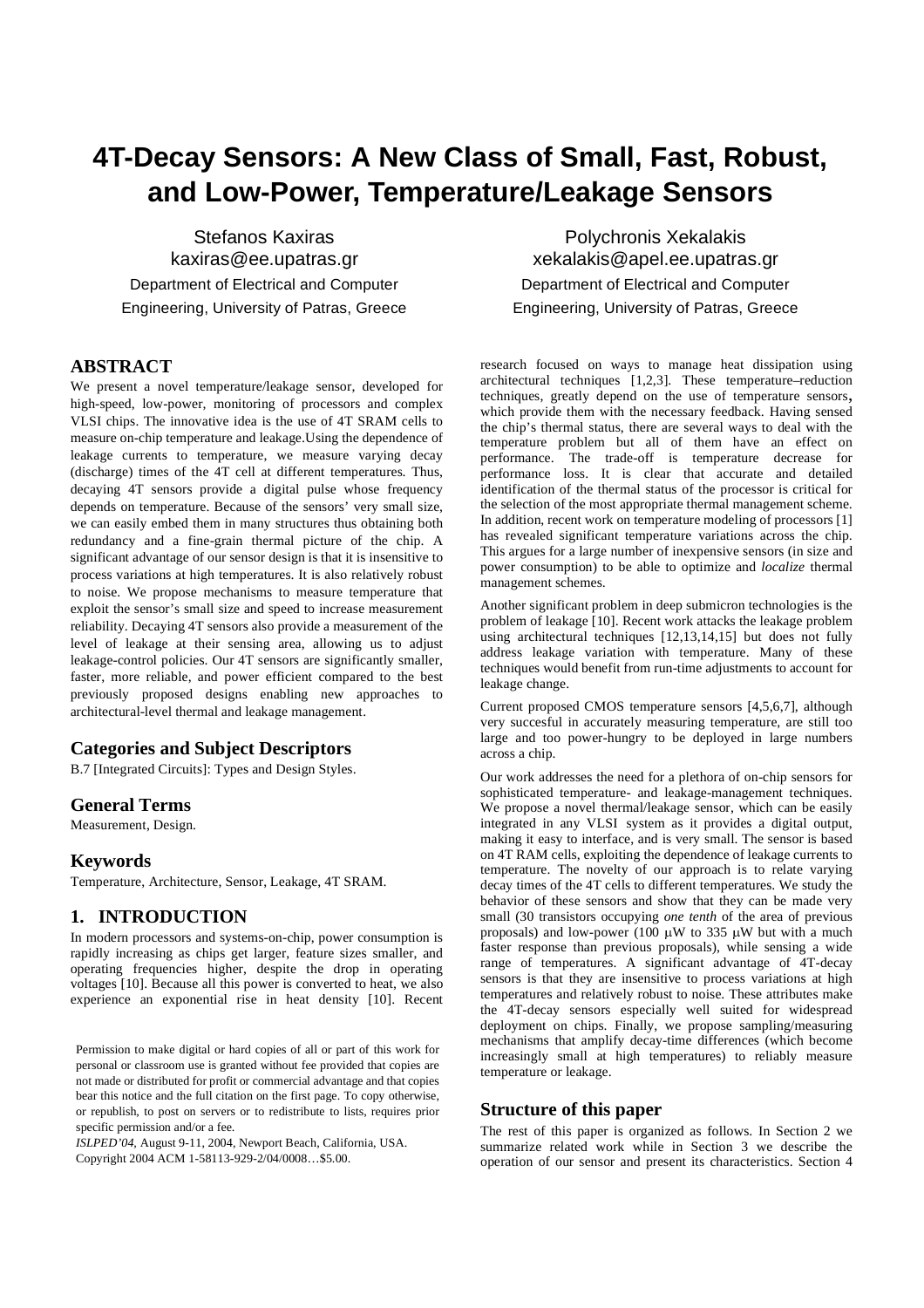examines the behavior of the 4T sensor in the face of process variation and noise and shows that it is affected little. We discuss how to use 4T sensors for temperature measurements in [Section 5](#page-4-0) and in Section 6 we discuss the impact of our mechanisms on architectural techniques for thermal/leakage management. Finally in [Section 7](#page-5-0), we offer our conclusions.

# <span id="page-1-0"></span>**2. RELATED WORK**

The basic concept behind temperature sensors is to have an analog circuit, whose output current or voltage changes proportionally to temperature and a mixed signal circuit, which transforms analog output to digital output, e.g., a pulse [4]. Modern temperature sensors must be based on a low-power design, for two reasons: first low power consumption means low heat dissipation and consequently the sensor monitors the chip's temperature and not its own, second small power requirements means that many sensors can be used across the chip. The restriction of using the same fabrication step, only MOS transistors, is an additional problem because of the small temperature sensitivity they exhibit in contrast to bipolar transistors. Size is another important issue, a typical temperature sensor is expected to cover an area equivalent to 10-20 simple gates (approximately 80 transistors), making it easy to include in any structure without significant area cost. Syal et al. [5] proposed differential thermal sensors based on CMOS technology, which compare the temperature from two points of the silicon surface and produce a proportional output current. The biasing circuitry of this sensor has to be thermally isolated from the sensing transistor while the output of the sensor itself has to be interfaced in order to become digital, making the overall circuit substantially larger. Also, the interface circuit is heavily depended on a mixture of negative and positive temperature coefficient resistors not easy to fabricate in a CMOS fabrication line. Szekely et al. [6] developed a family of sensors, one with current output and one with frequency output. The frequency output sensor is based on the current output circuit and a current-to-frequency converter making the total size of the sensor prohibitive in designs where many sensors must be used. Moreover, the total power dissipation of 200  $\mu$ W at a frequency of 1200 KHz, is another aspect one must take under consideration. The ring-oscillatorbased temperature sensors is another category of CMOS sensors [7,8]. The main problem of these sensors is their large area size and low accuracy.

# <span id="page-1-1"></span>**3. 4T-DECAY THERMAL/LEAKAGE SENSORS**

The sensor we propose exploits the relationship between leakage current and temperature. Specifically, subthreshold leakage current increases exponentially with temperature:

$$
I_{\text{Leakage}} = k e^{-q Vt/(a Kb T)}
$$

 $I_{\text{Leakage}} = k \cdot e^{-q \cdot Vt/(a \cdot Kb \cdot T)}$ <br>where q and  $K_B$  are physical constants, a and k are device<br>parameters and T is absolute temperature. Although T here refere parameters, and  $\overline{T}$  is absolute temperature. Although  $T$ , here, refers to substrate temperature it is practically indistinguishable from ambient temperature given the intended resolution of these sensors. Leakage current also depends on Vt but in our design this effect is minimized.

Our sensor is based on charging a 4T DRAM cell, then waiting for it to decay (lose its charge because of leakage). When this happens the sensor circuit generates a pulse which recharges the cell in order to restart the process. The frequency of the pulse is inversely proportional to the decay time. Assuming that temperature changes slowly compared to the decay time of a 4T cell, the decay time is



**Figure 1. 4T Temperature/leakage sensor**

simply a function of the sensor temperature. We chose a 4T design instead of a 1T design because it can be charged much faster due to its positive feedback. The sensor circuit is shown in Figure 1.

A 4T sensor consists of four parts: a 4T cell, a comparator, a buffer and a T flip-flop. When the cell is not charged the voltage comparator output is at a logical high. In this case the T flip-flop, enabled by the comparator, toggles its output which in turn opens the "wordline" transistors and charges the cell. When the cell is charged the comparator resets the flip-flop and stops further charging of the cell; the comparator then waits for the cell's charge to leak. The output of our circuit is the output of the buffer, benefiting in this way from the buffer's high fan-out value.

A basic assumption we make is that the only leakage current that affects the cell's decay is that of the M3 transistor. This, however, is true because the W/L of the wordline transistors is substantially smaller than that of M3 making their leakage current negligible  $(W/L=4/1)$  for wordline transistors and  $W/L=30/5$  for leakage transistors). Another assumption we make is that the threshold voltage remains fixed, which of course is not true. When temperature increases the threshold voltage drains away. However, the product of a  $K_B$  is much larger than q so leakage is much more affected by temperature than the vertices of the threshold values affected by temperature than the variation of the threshold voltage. In other words, our sensor is far more sensitive to temperature than to threshold voltage variations.

Besides threshold voltage there are other factors such as carrier mobility and transistor capacitance, that are affected by temperature. At low temperatures,  $0^{\circ}$  to  $30^{\circ}$  C, leakage effects are still very weak and the compound effect of the variation in all other factors dominates the decay behavior of the 4T cell. However, as temperature rises, leakage currents become the dominant factor and determine the overall behavior of the sensor. The cross over point for the leakage-dominated decay behavior was found to be at 30<sup>o</sup> C in our design. We expect this point to shift to lower temperatures in future process generations which have inherently higher leakage. We consider this temperature as the operational threshold temperature for our sensor. Using the sensor above  $30^{\circ}$  C is not a limitation since most modern VLSI chips operate at substantially higher temperatures and we are mostly interested at monitoring high temperatures.

## **3.1 Simulation Results**

To evaluate our design we used the Orcad Pspice suite v 9.2. The transistors were based on the BSIM v 3.2 models [11]. For our design we performed a parametric transient analysis. Our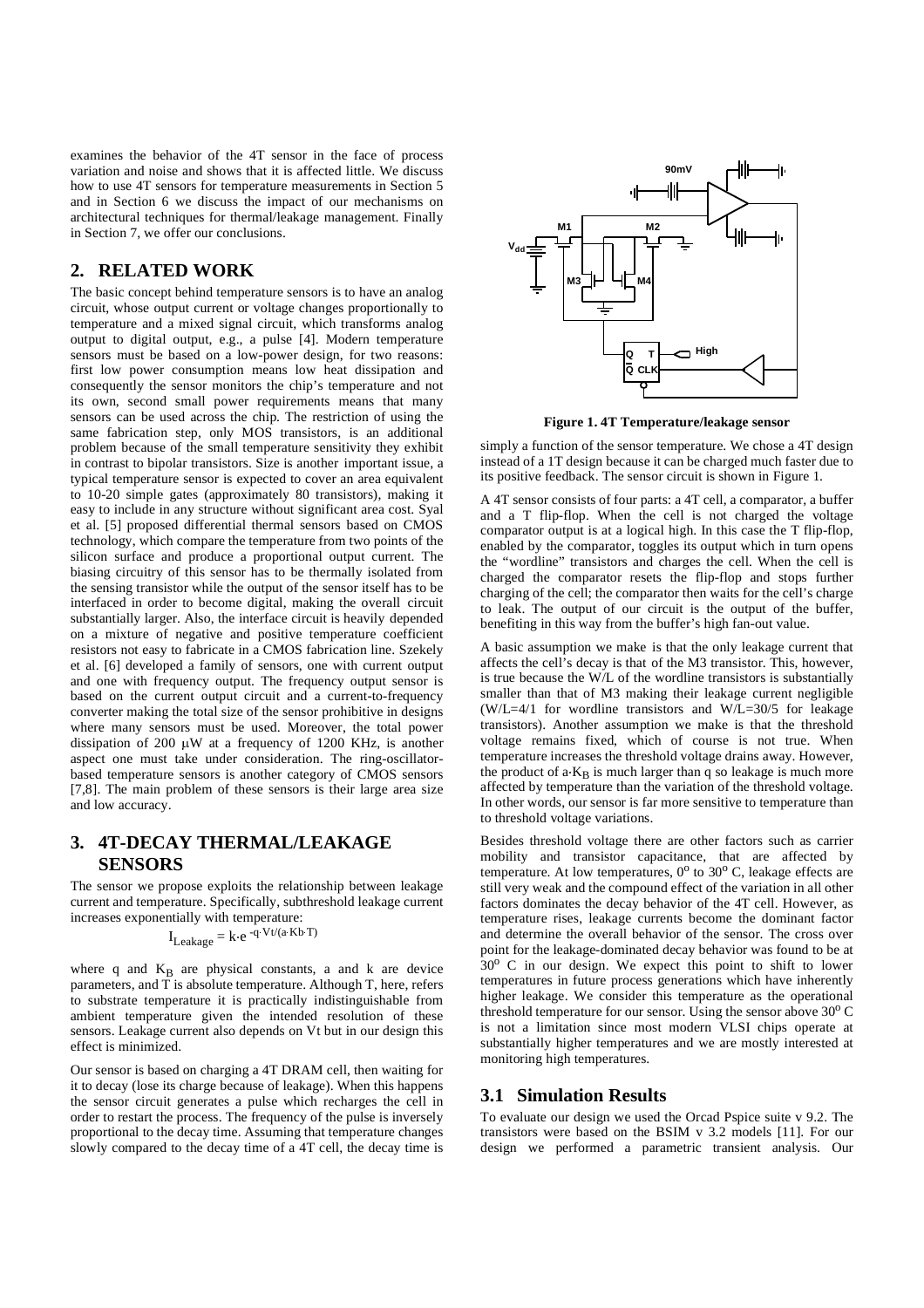

**Figure 2. Sensor's Characteristic**

**Table 1. Power and frequency data**

| Sensor Analysis @ 85 Celsius |  |  |  |
|------------------------------|--|--|--|
|------------------------------|--|--|--|

| Power                            | Watts      |
|----------------------------------|------------|
| buffer                           | 3.01E-09   |
| Flip Flop                        | 2.20E-06   |
| Cell                             | 1.19E-04   |
| Comparator                       | 1.00E-04   |
| Total (W)                        | 221.00E-04 |
|                                  |            |
| <b>Frequencies</b>               | <b>MHz</b> |
|                                  |            |
| Min Frequency ( $@$ 30 Celsius)  | 8.46       |
| Max Frequency ( $@$ 125 Celsius) | 23.7       |
| <b>Average Frequency</b>         | 15         |

**Table 2. Comparison of Temperature Sensors**

| <b>Sensor</b>            | Power @         | Max<br>85 Celsius Frequency Frequency | Min                                               | <b>Size/Process</b>                       |
|--------------------------|-----------------|---------------------------------------|---------------------------------------------------|-------------------------------------------|
| <b>Szekeley</b>          | $200 \mu W$     |                                       | 1290Khz@ 580 Khz @<br>0 Celsius 100 Celsius       | $0.02$ mm <sup>2</sup> / 1 µm             |
| Paris [7]                |                 |                                       |                                                   | $0.5$ mm <sup>2</sup> / 1 µm              |
| <b>Szekelev</b><br>(TFO) | $20 \text{ mW}$ |                                       |                                                   | $0.03$ mm <sup>2</sup> /1 µm              |
| Syal 1                   | $50 \mu W$      | 8MHz @<br>80 Celsius                  | 5.5MHz @<br>0 Celsius                             | $0.013$ mm <sup>2</sup> / 0.18<br>$\mu$ m |
| Syal 2                   | $140 \mu W$     |                                       |                                                   | $0.016$ mm <sup>2</sup> / $0.18$<br>μm    |
| <b>4T Decay</b>          |                 |                                       | 221 µW 23.7MHz @ 8.46MHz @ 125 Celsius 30 Celsius | $0.0017$ mm <sup>2</sup> / $0.18$<br>μm   |

parameter was temperature ranging from  $30^{\circ}$  to  $115^{\circ}$  C, for 700  $\mu$ s with a step of 0.1 ns. Figure 2 shows the simulated effect of temperature on the period of our sensor's output.

Table 1 shows a power analysis of the sensor at  $85^{\circ}$  C along with its maximum and minimum frequency response. A comparison of our sensor with other leading proposals is given in Table 2. Sensors proposed for the 1  $\mu$ m technologies —shaded in Table 2 do not directly compare with those for the  $0.18 \mu m$  but we list them for completeness. Compared to previously proposed sensors, the 4T-decay sensor needs only 30 transistors, is an order of magnitude smaller, and consumes at most  $221\mu$ W at  $85^\circ$  C, fairly low if we take into account its relatively high frequency response of up to 24 MHz.



**Figure 3. Successive Decay Time differences**



**Figure 4. Discharge of the 4T cell (voltage drop of its high node) at three temperatures showing the resulting decay times for two different comparator reference voltages**

#### <span id="page-2-0"></span>**3.2 Sensor Resolution**

Our approach is based on measuring the decay time of the 4T cell at different temperatures. In our case decay time is the time it takes the high node of the cell to drop below a reference voltage. Decay times are not only shorter at higher temperatures but they converge asymptotically to the same value (as it is evident in Figure 2). Thus, the difference between successive decay times becomes increasingly small as we move to higher temperatures. Figure 4 plots decay-time differences for every  $5^{\circ}$  C. The initial anomaly in the plot (the increase in difference from about 6ns to 11ns) is due to other effects that dominate in this temperature range besides leakage as we discussed in [Section 3](#page-1-1).Although, in [Section 5](#page-4-0) we show how to amplify decay-time differences for reliable measurements, here we discuss factors that directly affect such differences.

A deciding factor is the comparator's reference voltage. The lower the reference voltage, the greater the differences we observe in decay times. The reason for this is illustrated in Figure 5 which shows the discharge of the 4T cell at various temperatures. As we move the reference voltage lower the distance between the discharge curves increases, spreading out the decay times at various temperatures (e.g., decay times d0 and d1 for Ref. 1 in Figure 4). The opposite happens when we move the reference voltage higher: decay times are squeezed together (e.g., d0' and d1' in Figure 4), making it difficult to distinguish them at high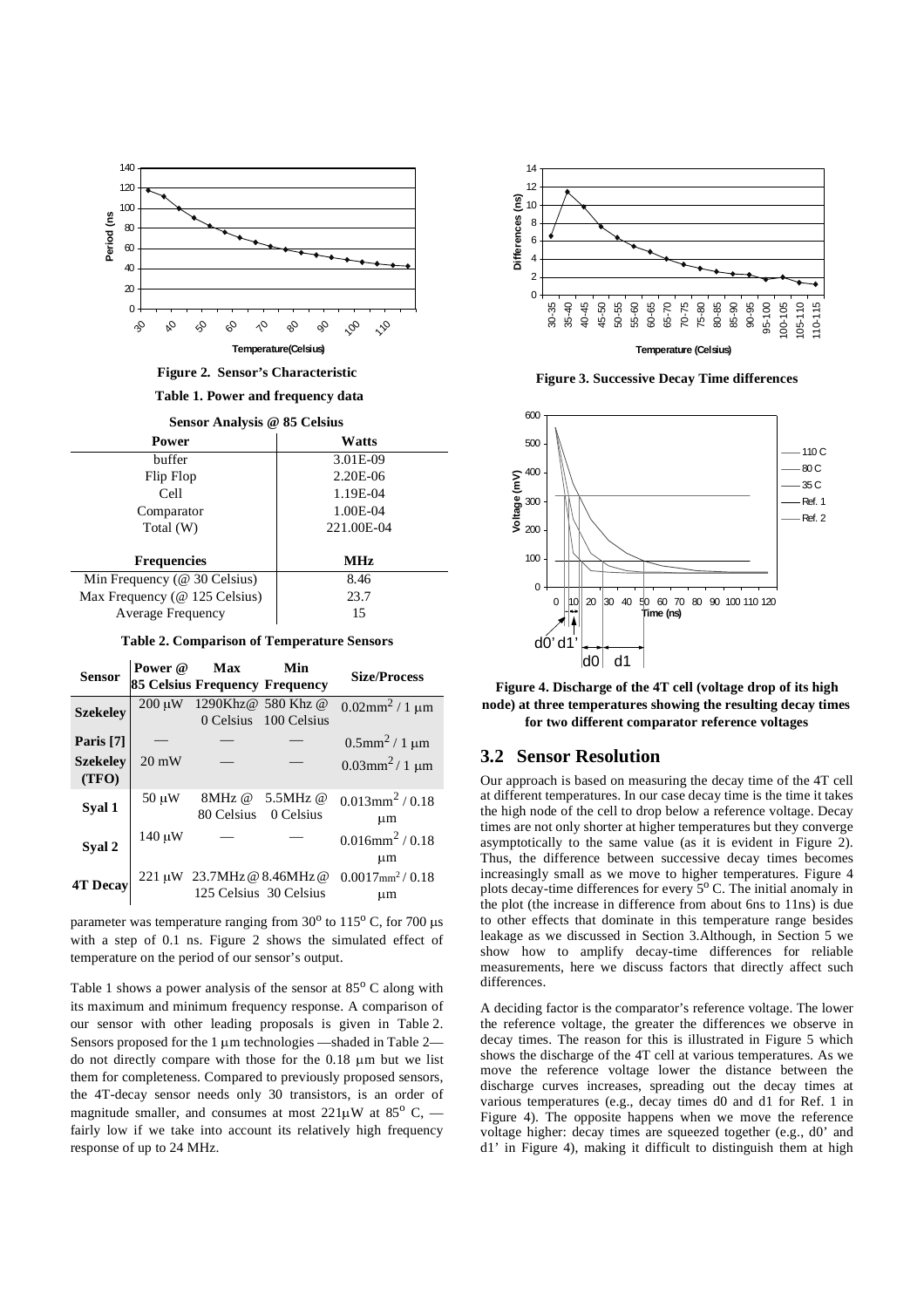temperatures.The minimum usable reference voltage depends on the comparator used —in our study we were limited by the available library comparators— but also from the fact that the high node never reaches ground but floats closely above it. Going below this minimum results in infinite decay times at all temperatures.

A different factor affecting decay-time differences is the transistors' W/L ratios. Modifying these ratios changes the shape of the discharge curves. We note that this opens a wide range of possible designs and optimizations, but we do not expand on these further in this paper.

# <span id="page-3-0"></span>**4. PROCESS VARIATION, SELF CALIBRATION, AND NOISE**

An important feature in our sensor design, not found in competing sensors, is that its output is not affected by process variation, except by negligible amounts at low temperatures.

The variability manifested in  $L_{drawn}$ ,  $T_{ox}$  and  $N_{sub}$ , can drastically affect the leakage current. According to Srivastava et al. [9] the effect of the variation in gate length has a severe effect on leakage current, while the variation in channel dose has little impact. However, in our circuit there is a physical self-calibration: as  $L_{drawn}$  and  $T_{ox}$  change, affecting the leakage current, the cell's capacity also changes keeping a balance in the period needed for the cell to decay. This counterbalancing effect is especially effective at working temperatures. For temperatures higher than  $40^{\circ}$  C, no calibration needs to be done as the dependence on the process variation results in negligible variation of the decay time (less than 2% impact). Figure 5 and Figure 6 plot the sensor's characteristics and the relative decay-time error for  $L_{\text{drawn}}$  and  $T_{\text{ox}}$ variations respectively. In both figures the top three overlapping curves are the decay-time characteristics for no-process-variation, for 10%, and 20% process variation. These curves overlap for almost all of the temperature range. The bottom two curves in each figure show the relative difference in decay times for the 10% and 20% process variation compared to the no-process-variation decay-times.

For low temperatures, process variation has a visible effect (Figure 5 and Figure 6) although still very small (at most 2% difference in decay times). If, however, the utmost accuracy is needed for these temperatures one must have a way to calibrate the sensors. We tackle this problem by making the assumption that a sensor whose output is in a range near the mean of the output of other sensors, works correctly. Since 4T sensors are cheap (small and low-power) we can afford to use them redundantly and this makes this approach feasible. Initial calibration can be performed assuming homogeneous chip temperature. Sensors whose frequency deviates significantly from the mean can be disabled. In more complex sensor sampling mechanisms, such as those discussed in the next section, the frequency of a faulty sensor can be adjusted by other means to match that of other sensors. Of course there is a trade-off between redundancy and power efficiency, using more sensors we can better identify faulty sensors but we add on the overall power consumption. Because the differences in decay times due to process variation are exceedingly small even at low temperatures we do not consider sensor calibration (for process variation) necessary in our design.

#### **4.1 Noise**

Temperature sensors are in general sensitive to noise on power and ground lines [6]. The 4T sensor is also susceptible to such noise and the quantity that is most affected is the charge in the 4T cell. However, small changes in the initial charge do not result in



Figure 5. Period variation with ±10% L<sub>drawn</sub>Process Variation



 $\rightarrow$  Rel. Err. 10% Tox var  $\rightarrow$  Rel. Err. 20% Tox var

**Figure 6. Period variation with**  $\pm 10\%$  **T<sub>ox</sub> Process Variation** 



**Figure 7. Period Variation with Noise in Power Lines**

drastic changes in decay time. As it is depicted in Figure 7 even a  $\pm 10\%$  variation in charge voltages results in less than 2% variation in decay times for temperatures greater than  $40^{\circ}$  C  $-$ a more-thanacceptable error.

More seriously, 4T sensors are sensitive to noise on the comparator's reference voltage, as it can easily be seen in Figure 7 (reference voltage variations). Fortunately, the design of the sensor results in a safe behavior. Noise that drives the reference voltage up results in the sensor reporting shorter decay times which translates into higher-than-actual temperature readings. In Figure 7, increasing the reference voltage by 10% (from 90mV to 99mV) consistently yields decay-times below the minimum decay-time of the base case. We consider this safe in the sense that temperaturecontrol mechanisms might be unnecessarily engaged but no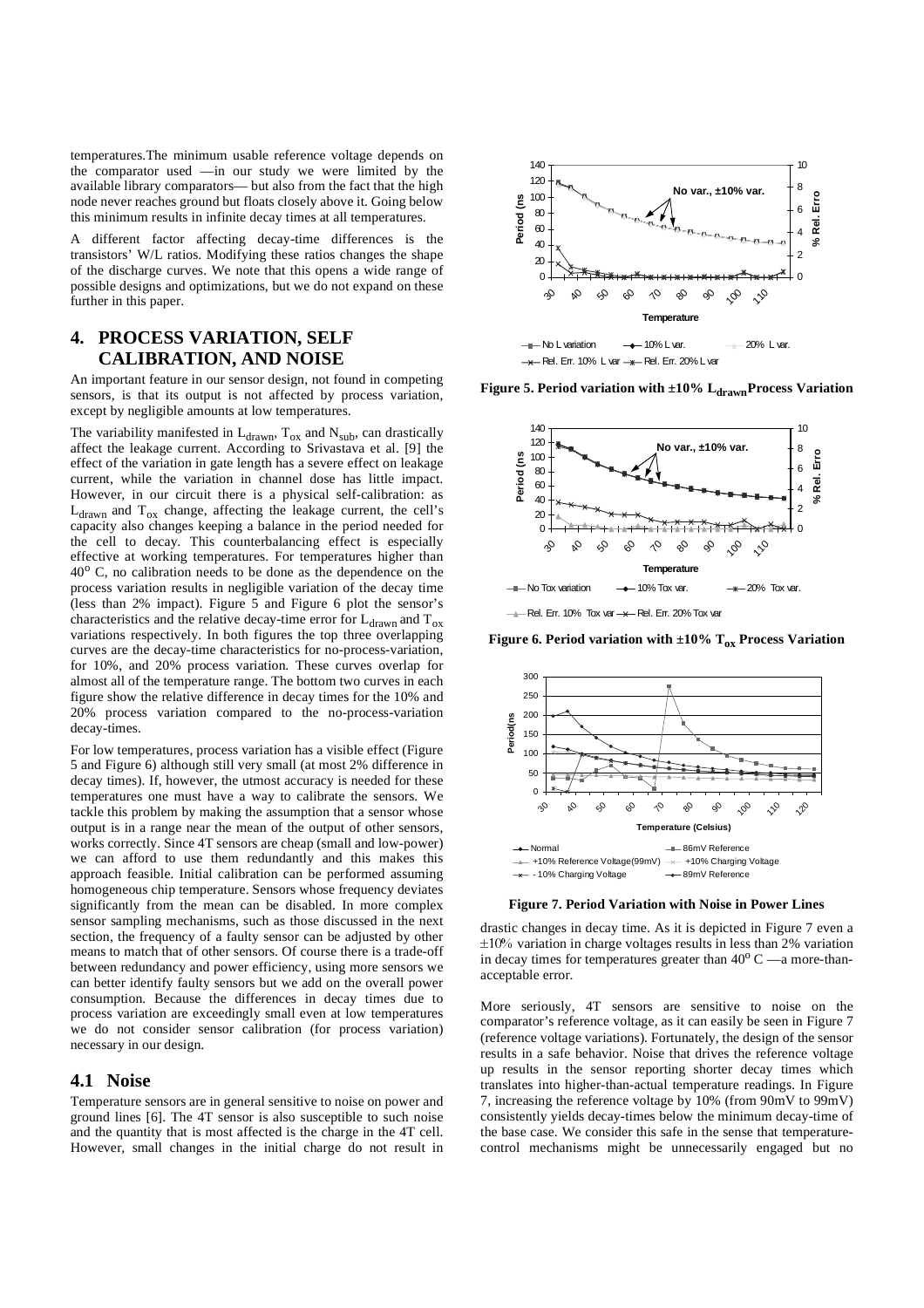damage to the chip will occur. Noise that drives the reference voltage down, however, is dangerous since the sensor could then report lower-than-actual temperatures. This could potentially result in chip damage if safeguards are bypassed due to false readings. This is avoided in our design by using a reference voltage very close to the minimum possible as we discussed in [Section 3.2.](#page-2-0) In our case, we use 90mV whereas the comparator stops working below 86mV. Thus, if the sensor yields unexpectedly long decay times we can safely ignore them as transient faults. For reference voltage variations between 89mV and 86mV one can easily detect a fault since decay times suddenly become substantially larger than those without any variation, implying instantaneous temperature drops of tens of degrees.

Noise on the reference voltage line has a small time window to affect the correct operation of the sensor: it is dangerous only when the cell's voltage approaches the reference voltage. Thus, even in noisy environments we expect transient faults not to be common.

#### <span id="page-4-0"></span>**5. TEMPERATURE MEASUREMENT**

The first step in measuring temperature using 4T sensors is to measure decay times with enough resolution to be able to ascertain whether they increase, or decrease and by how much. As we discussed in [Section 3.2](#page-2-0), decay-time differences become increasingly difficult to distinguish at higher temperatures: above  $100^{\circ}$  C they are less than 2 ns per  $5^{\circ}$  C (Figure 4). In this section we propose mechanisms that not only enhance resolution of the sensors at high temperatures but also increase their reliability.

The key observation is that we can amplify decay-time differences before we measure them. This is feasible because of the 4T sensor's very high speed (compared to other sensors). We amplify decay-time differences by measuring the *aggregate* decay time of multiple consecutive charge-decay cycles (temperature practically remains constant during many charge-decay cycles). Aggregating multiple decay times in a single measurement also increases reliability since the effect of transient phenomena on decay time is averaged-out.

The sampling mechanism we propose is shown in Figure 8. The 4T output pulse feeds an asynchronous 5-bit counter which counts a small number of charge-decay cycles. The counter is set (externally) to some value and counts down to zero. At that point it produces a signal and resets itself to its initial state. As an example, in Figure 8, the counter counts 20 charge-decay cycles. A larger counter (16-bit cycle counter in Figure 8) counts the aggregate decay time in clock cycles. When the decay counter signals the end of the 20 charge-decay cycles, the value of the clock-cycle counter is copied to a measurement register and the clock-cycle counter is reset to zero. Measuring aggregate decay time allows us to distinguish arbitrary small differences. For example, multiplying decay times by a factor of 20, gives us a difference of 23ns for the decay times at  $110^{\circ}$  and  $115^{\circ}$  C, whereas before that difference was close to 1 ns. With a clock of 2 GHz or more, common today in many processors, amplified differences correspond to many tens of cycles.

We can further amplify decay-time differences increasing the number of charge-decay cycles until we can distinguish them at a desired *temperature resolution*. Practically, this means that we can go as low as 1 degree resolution if we go to large enough numbers of charge-decay cycles but at the same time we increase the error in the measurements. Despite the increased latency for a reading —the response time in Figure 8 grew twenty-fold to 2233 ns— the sampling mechanism is still quite fast for architectural-level thermal management —temperature increases very slowly [1].



**Figure 8. Decay-time measuring mechanism for multiple charge-decay cycles**



**Figure 9. Mapping tables with variable-distance and equidistant decay-time ranges. Decay-time ranges are approximate and scaled for 20 charge-decay cycles.**

The combination of a fast sensor and slow-rising temperatures also allows us to keep the sensor from operating constantly. Skadron et al. [1] take temperature measurements every 10K 1-ns cycles; similarly, we can activate the sensor periodically reducing its average power consumption. Two advantages in this case are: i) that the sensor operates for so little (and so fast) that it does not thermally affect its environment to the slightest, and ii) its exposure to noise is further reduced making it less prone to faults. Furthermore, periodic operation of the sensors gives us the opportunity to *time-share* the sampling mechanism among multiple sensors, reducing the overall cost of monitoring. Thus, we can maintain the significant advantages of speed, size and power consumption, to easily embed a plethora of sensors in larger structures (e.g., in a cache), while sharing a single sampling mechanism.

## **5.1 Translating Decay Time into Temperature**

The second step in measuring temperature is to translate a reliable decay-time reading into a temperature reading. This is done by indexing a mapping table which relates decay-time ranges to temperatures. Such a table, for example, can yield a temperature of  $40^\circ$  C for decay-times ranging from 2100 to 1900 ns. Finer temperature resolution can be achieved as discussed previously but because decay-time ranges get smaller with higher resolution, measurement errors increase. To avoid a complex decoder the mapping table can be constructed to list temperatures corresponding to equidistant decay-time ranges as it is shown in Figure 9.

The mapping table is set-up either at run-time using an auxiliary sensor of a different design as guide or at initialization time by precomputed data. In the former case, the table starts out with default values and it is modified as we observe new temperatures